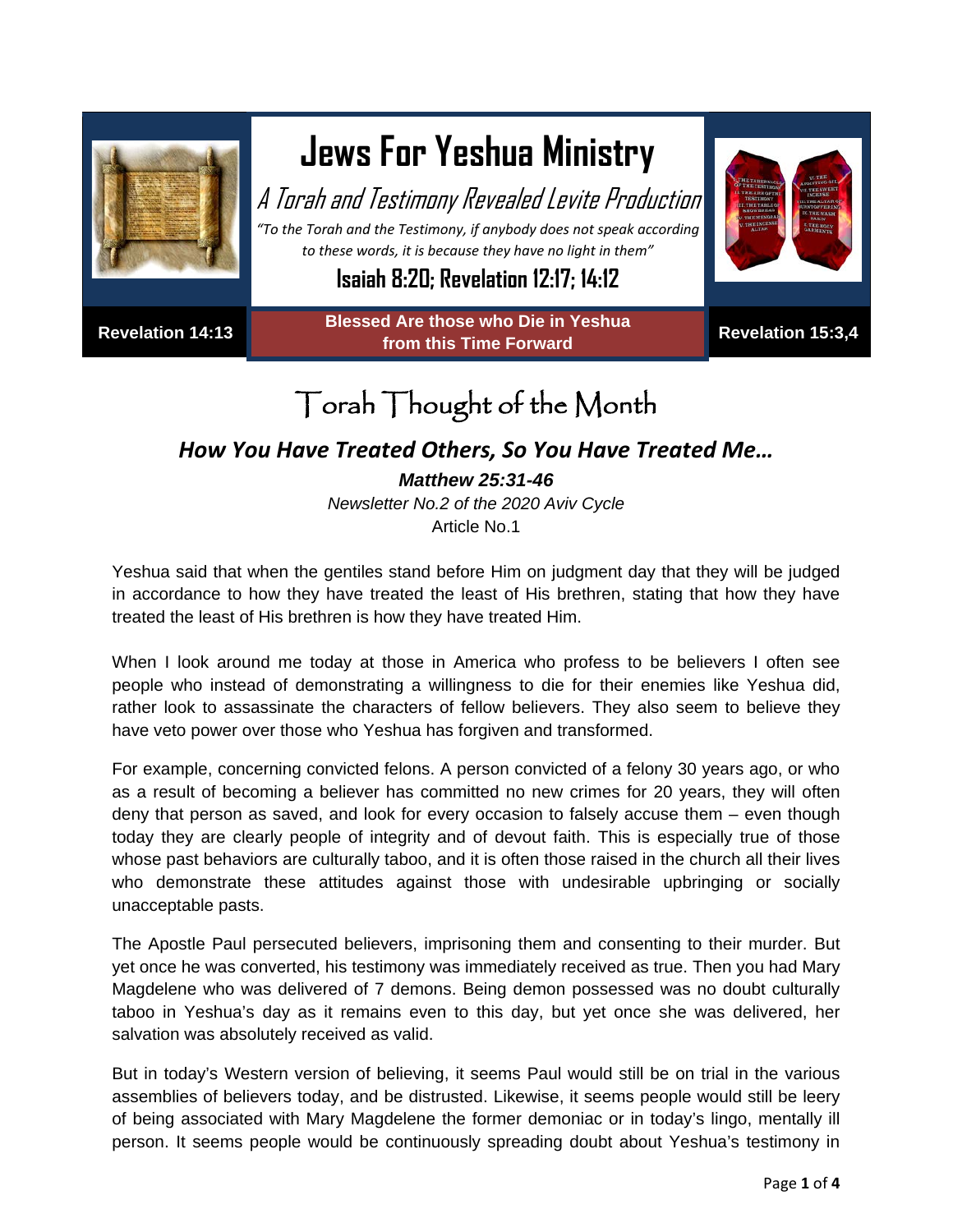their lives, and be looking for opportunities to falsely accuse them of any misdeed, or to assign to him any evil taking place in the community, resembling any of their past behavior.

I say this, because I see this happen on almost a weekly basis against believers today who came from sinful pasts. If a person was a former drug addict, or prostitute, abortionist, or child molester, thief or whatever, and they repent, and Yeshua gives them a new heart and a new character, many raised in the Church or Messianic community will never acknowledge it. Some will even go so far as to make sure nobody ever forgets about that other believer's former life of sin.

This is a tragic thing. Even the world treats former criminals better than I see many people in the community of believers treat former sinners. Especially if it is a sin they don't believe God should forgive, as if their own "less severe" sin somehow makes them better in God's eyes than the ones they are condemning.

When I was young, I did not see this character in those who professed to be believers. In the 70's and 80's a forgiven person was a forgiven person, and if they backslid, these believers, Protestant or other, would help those fallen souls back on their feet. They were there for all believers both great and small, and they gave them the benefit of the doubt until they demonstrated themselves with clear evidence to be unchanged – and even at that they would still try to break through to them for salvation. The radio program "Unshackled" seems to be one of the few places I hear about this kind of Bible based belief anymore – at least in America.

Today's believers often seem to assume people have not changed, and some even believe people cannot change. I have even heard Pastor's plainly preach on numerous occasions a belief that all believers are doomed to sin every day of their lives until the day they die. But these preachers believe in another Gospel, in one that only saves sinners, but that does not transform sinners.

And so they place sinners into tiers, with the smallest most culturally acceptable sinners being elected as Pastors and teachers, and the biggest, or most culturally unacceptable sinners, being marginalized or even excluded from congregational or community living. Originally, believers in Yeshua were defined by how great of sin they had been delivered from – today's believers defined by how good an upbringing they had, how much money they make, and how many letters they have behind their names.

But the Scriptures are clear that the defining characteristic of a true believer is that they are born again, and therefore no longer in bondage to sin; **I Yehochanan (I John) 3:9**. That they become a new creature; **2 Corinthians 5:17**, that though there are things that are impossible for man to do, they are not impossible for God to do; **Mattit'yahu (Matthew) 19:26; Luke 1:34,37** and that through Yeshua we can do all things; **Philippians 4:13**, and that includes not willfully sinning anymore.

If Yeshua cannot and does not transform the people He saves, then what makes him any different than Buddha, or Mohammed, or a lifeless idol who are all also powerless to change anybody who follows them?

That means the drug addict will always be a drug addict, and the prostitute always a prostitute,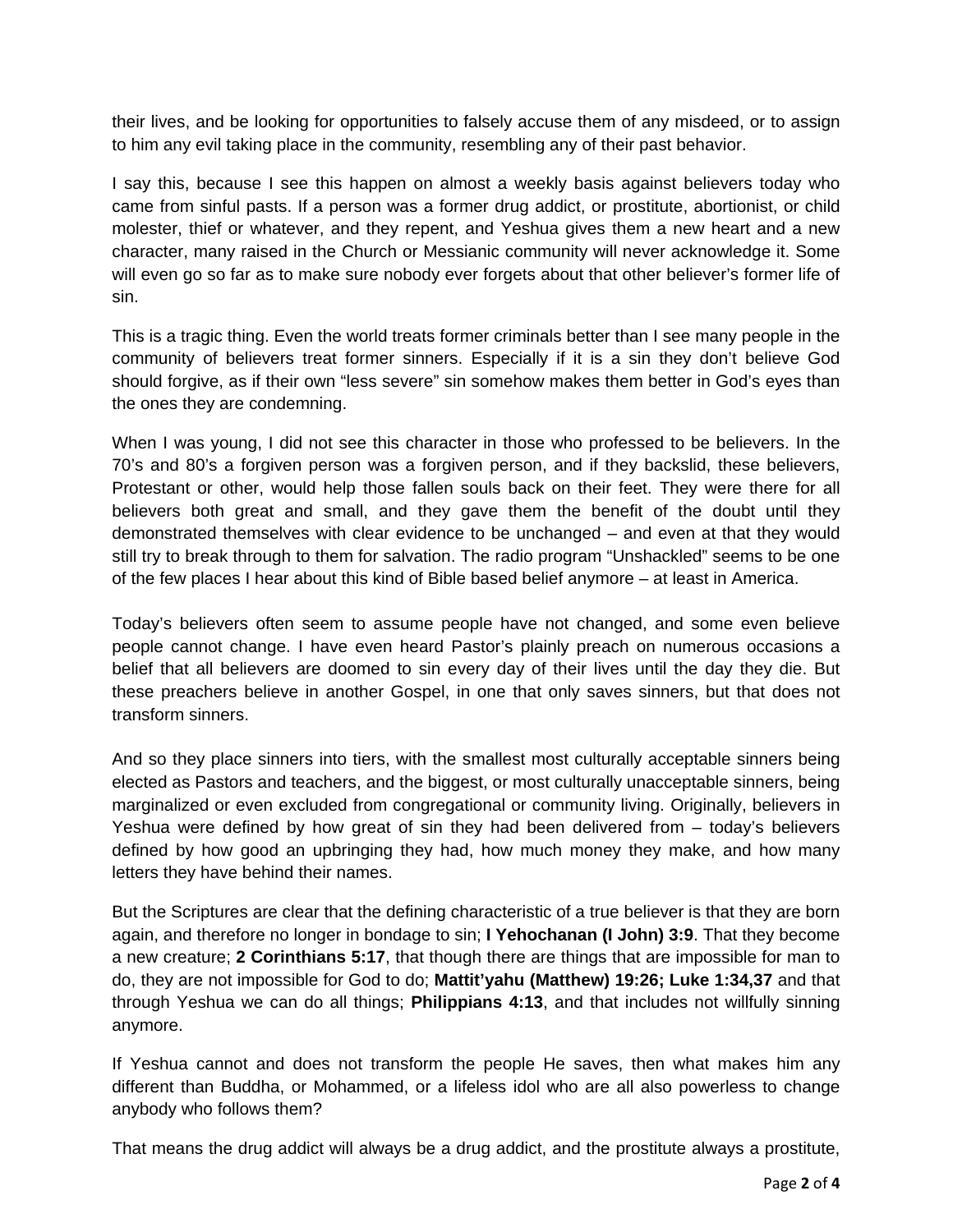the pervert always a pervert, a liar always a liar, a thief always a thief, and so on. It means our only hope in Him is that we will someday go to heaven. But that is not the Gospel – that is a lie.

But this is exactly what I see those who profess to be believers doing oftentimes today in their actions and attitudes towards believers with sinful past – especially against those whose past are culturally taboo – is speak evil of them; **Yaaqov (James) 4:11**.

Right now we have a whole generation of children being trained in sexual perversion through public education, through media and entertainment, and through government policies. Even as adultery, fornication, divorce and remarriage, homosexuality, and now transgenderism, were once taboo but now normalized or becoming normalized, it is just a matter of time to when child molesting, sex with animals, human sacrifice, and cannibalism will also someday be normalized. Killing babies, sex with animals, and drinking blood at vampire bars is already culturally acceptable in many liberal parts of America - so none of these other things are far behind.

All of these things have likewise been normal parts of pagan cultures throughout history, and it is for these things that God told us he was vomiting the inhabitants out of the land of Canaan over; **V'yikra (Leviticus) 18:24,25**, and brought curses on Israel over; **D'varim (Deuteronomy) 27:11-26; 28:15-68**.

And the Churches' response to all of these things in the last century has been to fight these things at first, but once a new generation arose, to simply embrace those behaviors that the former generation had opposed.

So now we have a whole generation of children being trained in sexual perversion of every kind who are going to rise up very soon to inherit our institutions of government and public schooling, and who are going to be running our businesses.

How are we going to minister to them? By inviting them to become believers and then holding their past perversions that they repented of and overcame perpetually against them? Or in the opposite extreme, invite them to become believers as they are, and to stay as they are, by embracing their sinful lifestyle as acceptable while giving them a false hope of heaven?

Or are we going to tell them about Yeshua, and teach them about His standard of right and wrong, and then like Yeshua, never hold their past behaviors that they have repented of, and been forgiven of, against them again?

I do not care who you are, or what your past is. If you believe in Yeshua and have confessed your sins, and committed yourself to a life of repentance, you are my Brother and Sister in Yeshua.

I don't care if you were a murderer, a liar, a thief, a slanderer, a party animal, a child molester, rock and roll star, a witch, a cross dresser, Nancy Pelosi, a corrupt member of law enforcement or of the courts, a former Nazi, or Hitler himself. If you belong to Yeshua, then He has forgiven you and changed you, and is continuing to change you, and will continue to change and mold you and perfect you, into His glorious image until the day you die; **Galatians 4:19**.

And so your past is no longer anything you need be ashamed of, but is now a Testimony of the